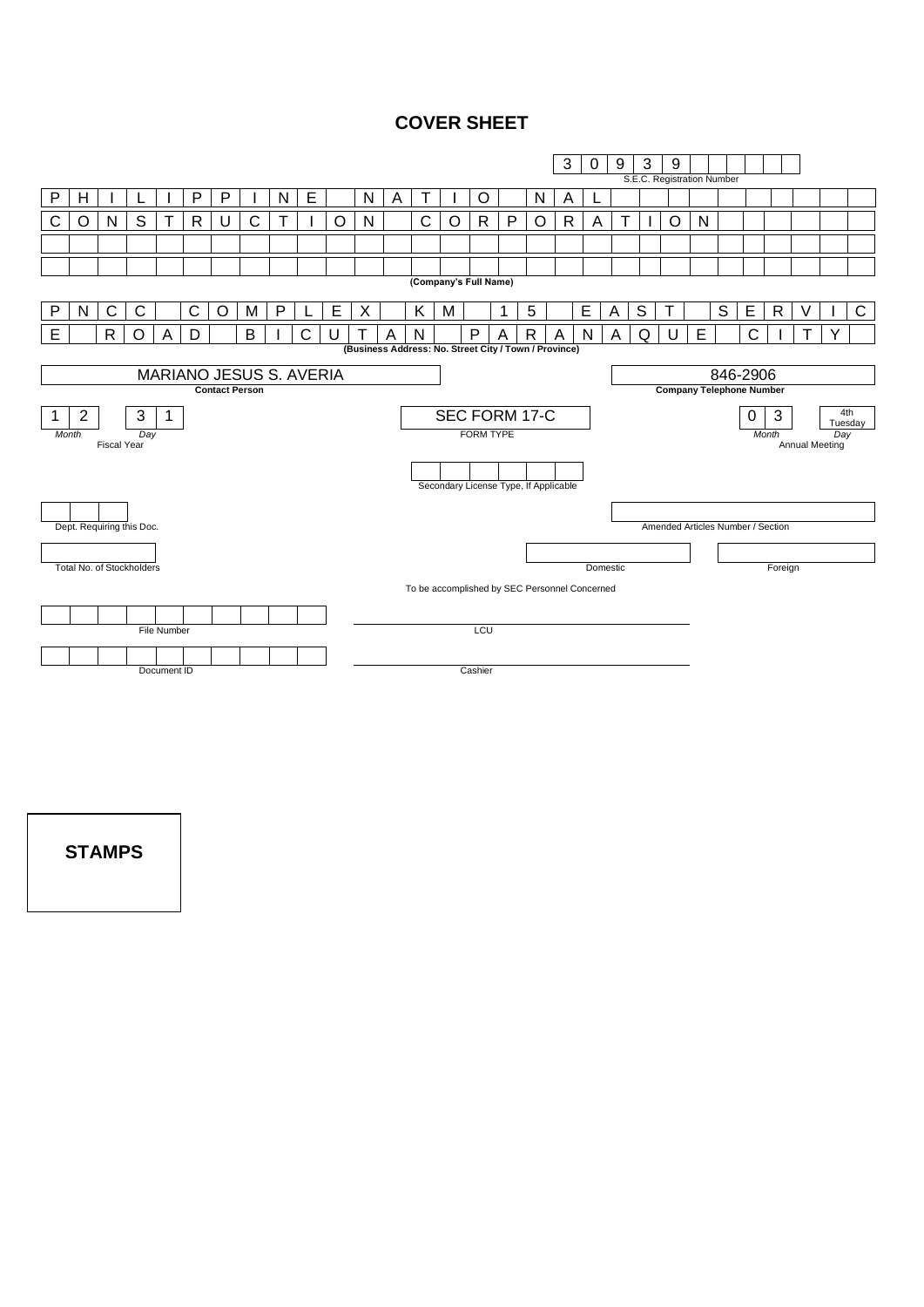# **PHILIPPINE NATIONAL CONSTRUCTION CORPORATION**

|                      | (Company's Full Name)                                                                                   |
|----------------------|---------------------------------------------------------------------------------------------------------|
|                      | PNCC Complex, Km. 15 East Service Road, Bicutan, Parañaque City                                         |
|                      | (Company's Address)                                                                                     |
|                      | 846-3045                                                                                                |
|                      | -------------------------------<br>(Telephone Number)                                                   |
| December 31          | Fourth Tuesday of the month of March                                                                    |
| (Fiscal Year Ending) | (Annual Meeting)                                                                                        |
| (month and day)      | 2066                                                                                                    |
|                      | (Term Expiring On)                                                                                      |
|                      | SEC Form 17-C : Other Events, Postponement of Annual Stockholders Meeting<br>Scheduled on 23 March 2021 |
|                      |                                                                                                         |
|                      | (Form Type)                                                                                             |
|                      | N.A.                                                                                                    |
|                      | (Amendment Designation, if applicable)                                                                  |
|                      | N.A.                                                                                                    |
|                      | (Period Ended Date)                                                                                     |
|                      | N.A.                                                                                                    |
|                      | (Secondary License Type and File Number)                                                                |

\_\_\_\_\_\_\_\_\_\_\_\_\_\_\_\_\_\_\_\_\_\_ \_\_\_\_\_\_\_\_\_\_\_\_\_\_\_\_\_\_\_\_\_\_\_

Cashier DTU \_\_\_\_\_30939\_\_\_\_\_\_\_\_ S.E.C Registration Number

Central Receiving Unit

\_\_\_\_\_\_\_\_\_\_\_\_\_\_\_\_\_\_\_\_\_\_\_\_\_\_\_\_\_\_\_\_\_

File Number

\_\_\_\_\_\_\_\_\_\_\_\_\_\_\_\_\_\_\_\_\_\_\_ Document I.D.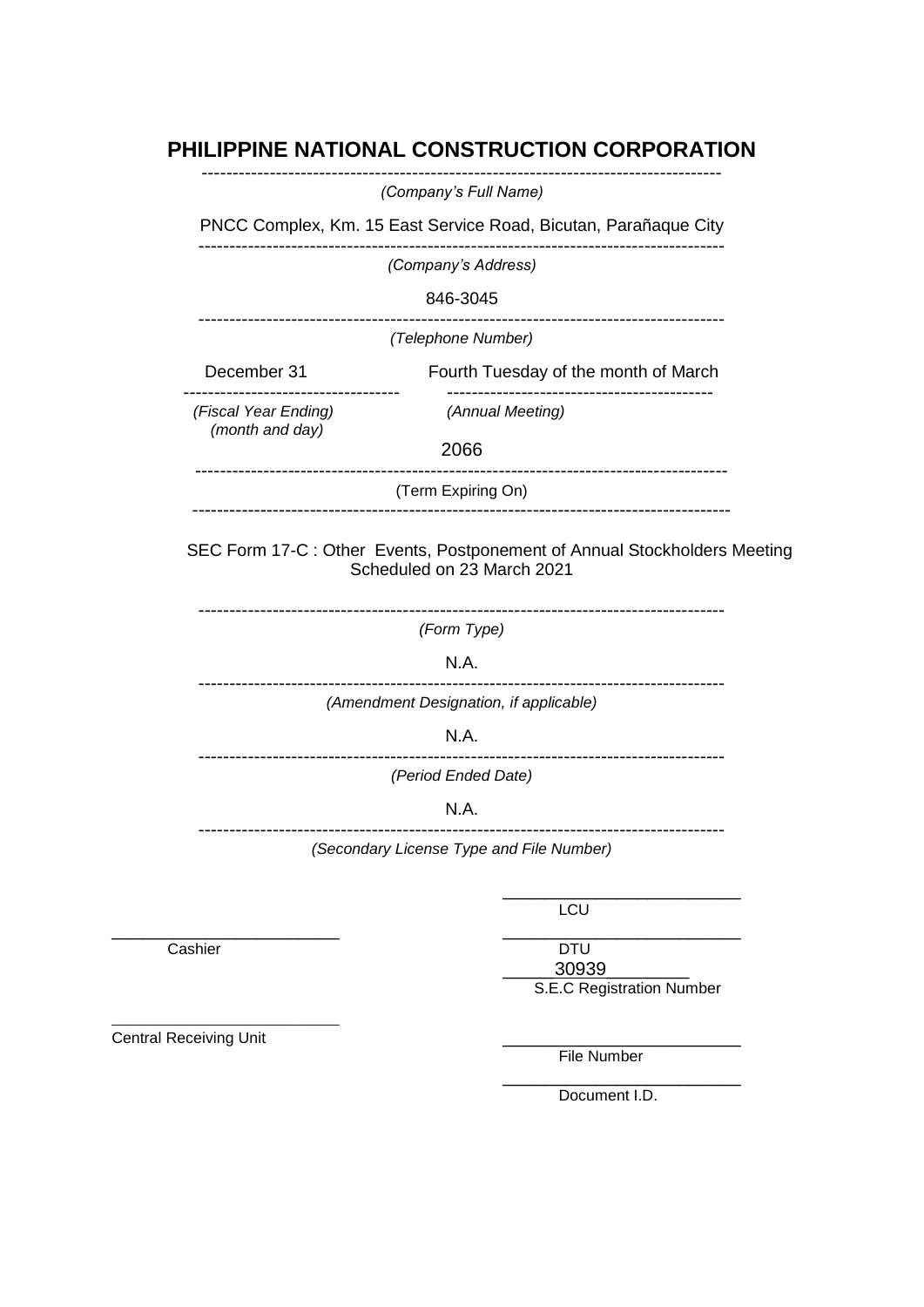#### **SECURITIES AND EXCHANGE COMMISSION**

#### **SEC FORM 17-C**

### **CURRENT REPORT UNDER SECTION 17 OF THE SECURITIES REGULATION CODE AND SRC RULE 17.2(c) THEREUNDER**

### 1. **16 March 2021** Date of Report (Date of earliest event reported)

- 2. SEC Identification Number **30939** 3. BIR Tax Identification No. **000-330-058-000**
- 4. **PHILIPPINE NATIONAL CONSTRUCTION CORPORATION** Exact name of issuer as specified in its charter
- 5. ..**Manila, Philippines** ................ .... 6. (SEC Use Only) Province, country or other jurisdiction of incorporation Industry Classification Code:
- 7. **PNCC Complex, Km 15, East Service Road, Bicutan Parañaque City, Metro Manila**.... Address of principal office **Postal Code** Postal Code
- 8. **(632) 846 3045** Issuer's telephone number, including area code
- 9. **Construction Development Corporation of the Philippines** Former name or former address, if changed since last report
- 10. Securities registered pursuant to Sections 8 and 12 of the SRC or Sections 4 and 8 of the RSA

Title of Each Class The Stock Number of Shares of Common Stock Outstanding and Amount of Debt Outstanding **Common 174,444,759**

11. Indicate the item numbers reported herein:

**Items 9. Other Events, specifically the postponement of the annual stockholders' meeting as provided for in the By-laws;**

### **Item 9. Other Events.**

In a regular meeting of the Board held on 16 March 2021, the Board resolved to postpone the annual stockholders' meeting as provided for in the By-laws. The Issuer will be unable to hold its annual stockholders' meeting on the fourth Tuesday of March or 23 March this year, due to the resurgence of the COVID-19 pandemic and the unavailability of documents particularly the Audited Financial Statements of the Issuer for the year ended 2020. The new date, agenda of the meeting and the applicable record date shall be announced later.

1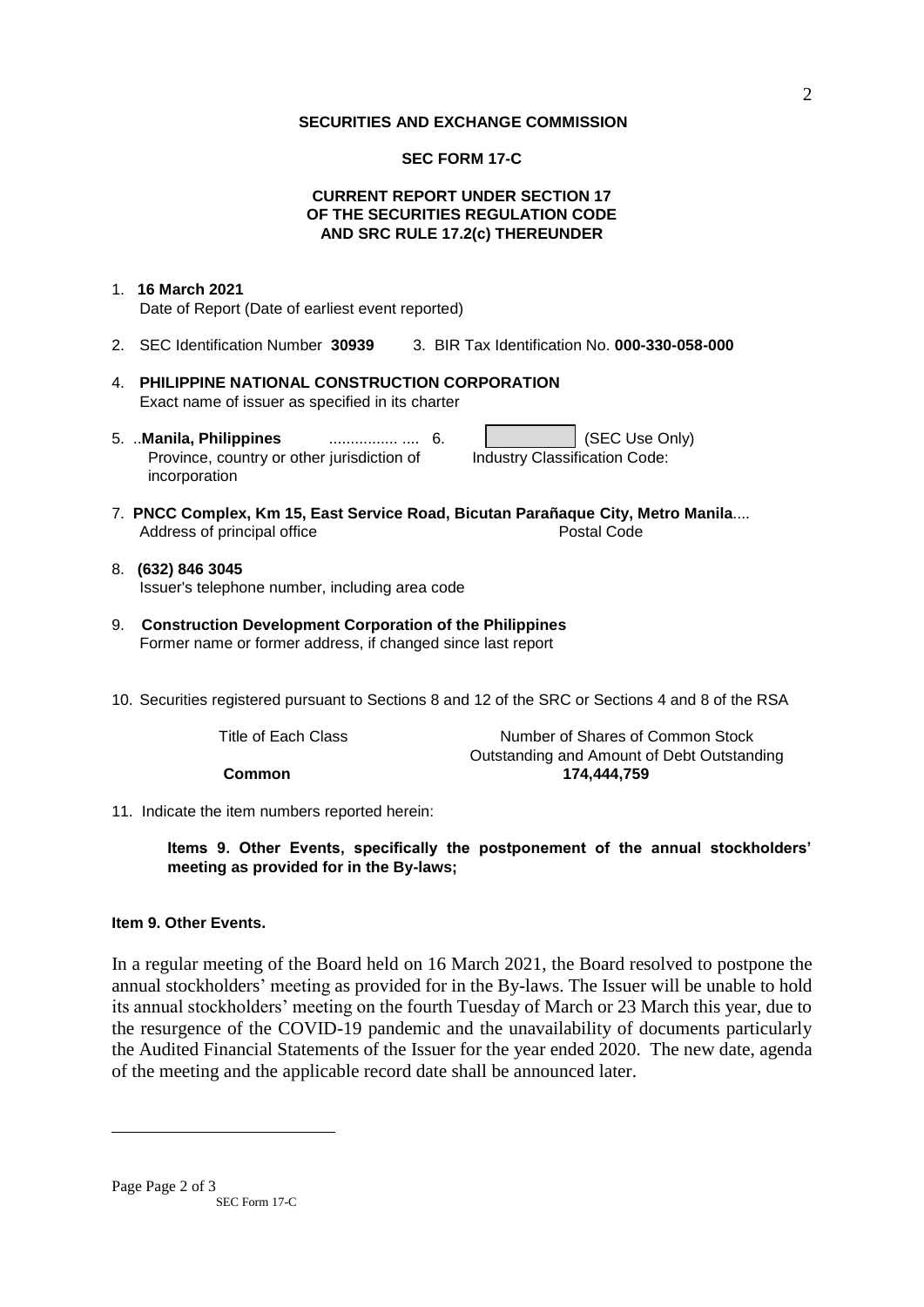#### **SIGNATURES**

Pursuant to the requirements of the Securities Regulation Code, the Issuer has duly caused this report to be signed on its behalf by the undersigned hereunto duly authorized.

> PHILIPPINE NATIONAL CONSTRUCTION CORPORATION. Issuer

**MARIANO JESUS S. AVERIA** 

Corporate Secretary

**17 March 2021** Date

SUBSCRIBED AND SWORN TO before ma/thip 17 March 2621 at TACING C affiant exhibiting to me his Driver's License no. NO0-95-262906 to prove his identity.

Doc. No.: 184 Page No.: 38 Book No.: LXXXV Series of 2021

MEAO

**PUBLIC** for in Taguig Until June 30, 2021 IBP OR No. 127842 / Rizal 08-27-2020 PTR No. A-5064305 / 01-04-2021 Taguig City IBP Roll No. 29548 FTI Old Admin. Bldg. FTI Complex, Taguig City

Page Page 3 of 3 SEC Form 17-C